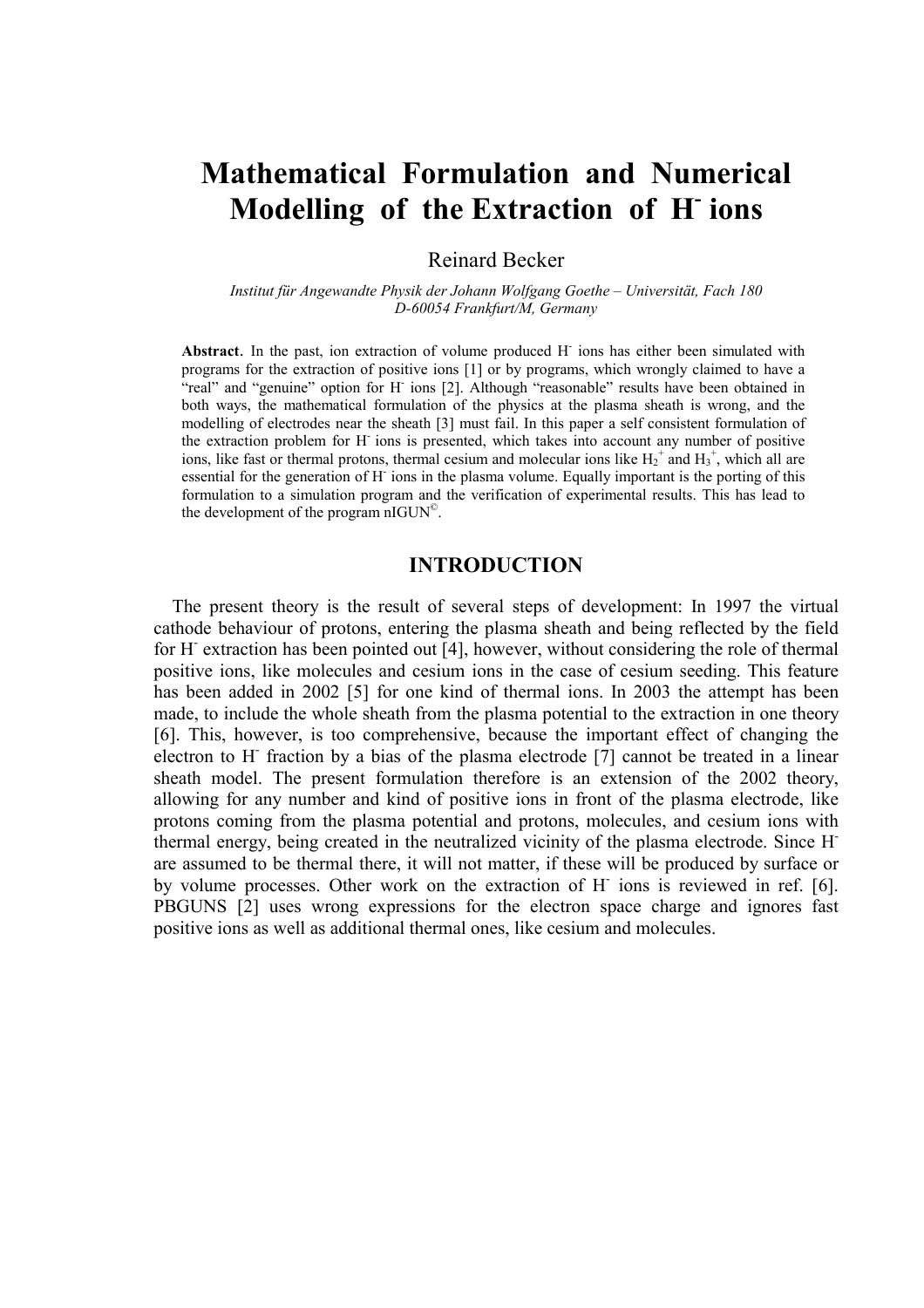### **THE INVERTED SHEATH**

 In contrast to positive ion extraction, where the potential fall in the sheath is continued by the acceleration field of the extraction potential [8], ion sources for H- production are more complex: The natural potential fall of the plasma sheath needs to be reversed for the extraction of negative ions (and electrons). In general this is provided by a transverse magnetic field (filter) in front of the plasma electrode, which forces fast electrons to follow the flux lines, while slow ones may have enough collisions to move across them by ambipolar diffusion. This localized changes of the electron velocity distribution and of the electron density will cause a fall of potential towards the plasma electrode, favouring the migration of H<sup>-</sup> ions into this region [9]. According to the axial potential model shown in Fig. 1, we can formulate the space charge term for each kind of particle in the extraction region, which is the region of interest for this paper:



**FIGURE 1.** Axial potential model for the definition of space charges in the extraction region

The density of electrons with energy *Ue* will be reduced by acceleration in the same way as the H- density:

$$
n_e(U) = \frac{n_e(0)}{\sqrt{1 + \frac{U}{U_e}}}, \qquad n_{-}(U) = \frac{n_{-}(0)}{\sqrt{1 + \frac{U}{U_{-}}}}
$$
(1)

the density of fast protons (and other fast ions) is dieing out by the virtual cathode process [4]:

$$
n_P(U) = n_P(0) \left( 1 - \frac{U}{U_P} \right) \tag{2}
$$

other positive ions are considered to be thermal and trapped between the extraction field and the plasma, hence will obey a Boltzmann distribution: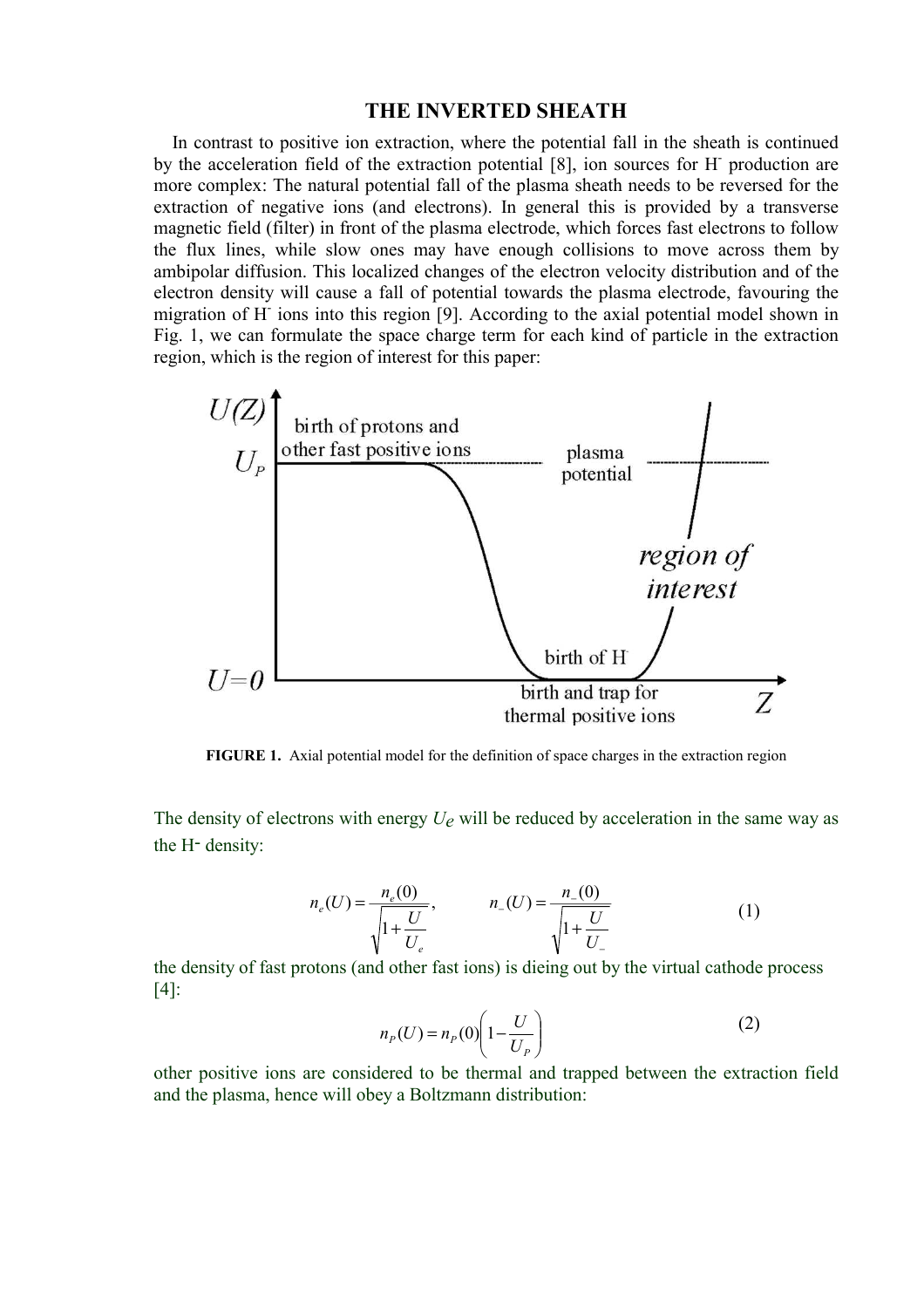$$
n_i(U) = n_i(0) \exp\left\{-\frac{U}{U_i}\right\}
$$
 (3)

 This problem now has 2 unknowns for each charged particle, the density and the energy (either directed or thermal). While the energies must be known to obtain solutions, the densities can be expressed by the definition of the electron to H-current  $( \Gamma )$ 

$$
\frac{n_e}{n_-} = \Gamma \sqrt{\frac{m_e U_-}{M_- U_e}}
$$
\n
$$
\frac{n_P}{n_-} = 1 + \frac{n_e}{n_-} - \frac{n_1}{n_-} \sum \frac{n_i}{n_1}
$$
\n(4)

and by the condition of quasineutrality at *U*=0

We then calculate from the balance of charged particle currents at the plas  $(5)$  trode with wall potential  $U_w$  the relation of the density of the first kind of positive thermal ions to the density of H- ions:

$$
\frac{n_{1}}{n_{-}} = \frac{1 + \Gamma - \left(1 + \Gamma \sqrt{\frac{m_{e}U_{-}}{M_{-}U_{e}}}\right) \left(1 - \frac{U_{w}}{U_{P}}\right)^{2} \sqrt{\frac{\pi M_{-}U_{P}}{M_{P}U_{-}}}}{\sum_{n_{1}} \frac{n_{1}}{M_{1}} \left\{\sqrt{\frac{M_{-}U_{i}}{M_{1}U_{-}}} \exp\left[-\frac{U_{w}}{U_{i}}\right] - \left(1 - \frac{U_{w}}{U_{P}}\right)^{2} \sqrt{\frac{\pi M_{-}U_{P}}{M_{P}U_{-}}}}\right\}
$$
(6)

### **PARAMETER RELATIONS OF SOLUTIONS**

 By solving eq. 6 for assumed values of the directed or thermal ion energies and for choosing  $M_1=1$  or  $=133$ , relations will be obtained for the parameters of solutions either without or with cesium seeding. The assumption of a negative wall potential, as used in a former presentation [5] has been dropped, because the potential model (Fig. 1) and the associated space charge terms (eq. 1-3) then will break down. In Fig. 2, the relation of parameters is shown with cesium seeding for a directed proton energy of 10 times the H, cesium, and electron temperature. A positive wall potential always will reduce the electron to H- ratio, as observed in experiments, and the cesium ion density always must be lower than the H- density. Lower values of Γ exist with cesium, as observed in experiments, too.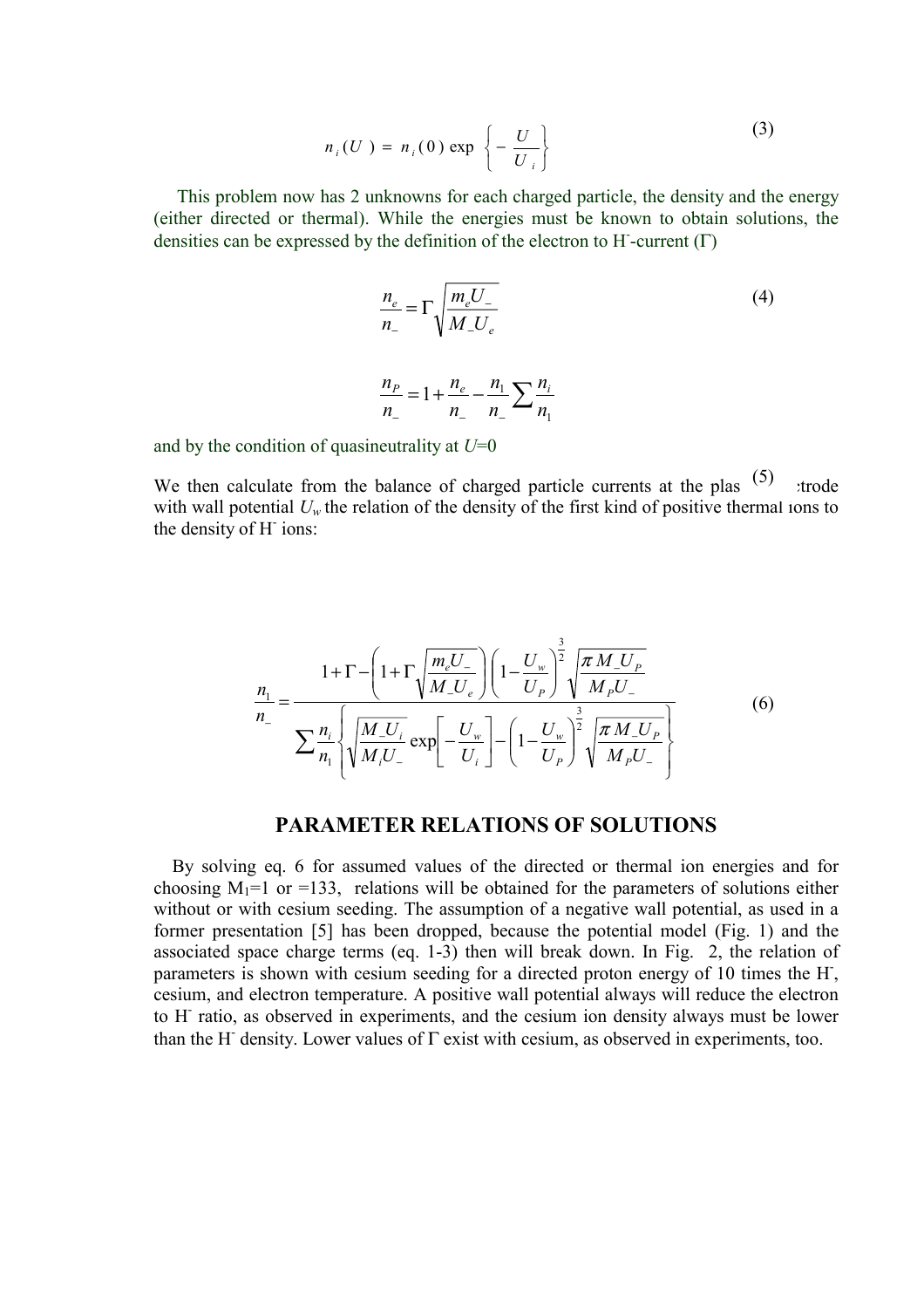

**FIGURE 2.** Relation of parameters for solutions of the inverted sheath with cesium seeding



**FIGURE 3.** Relation of parameters for solutions of the inverted sheath without cesium seeding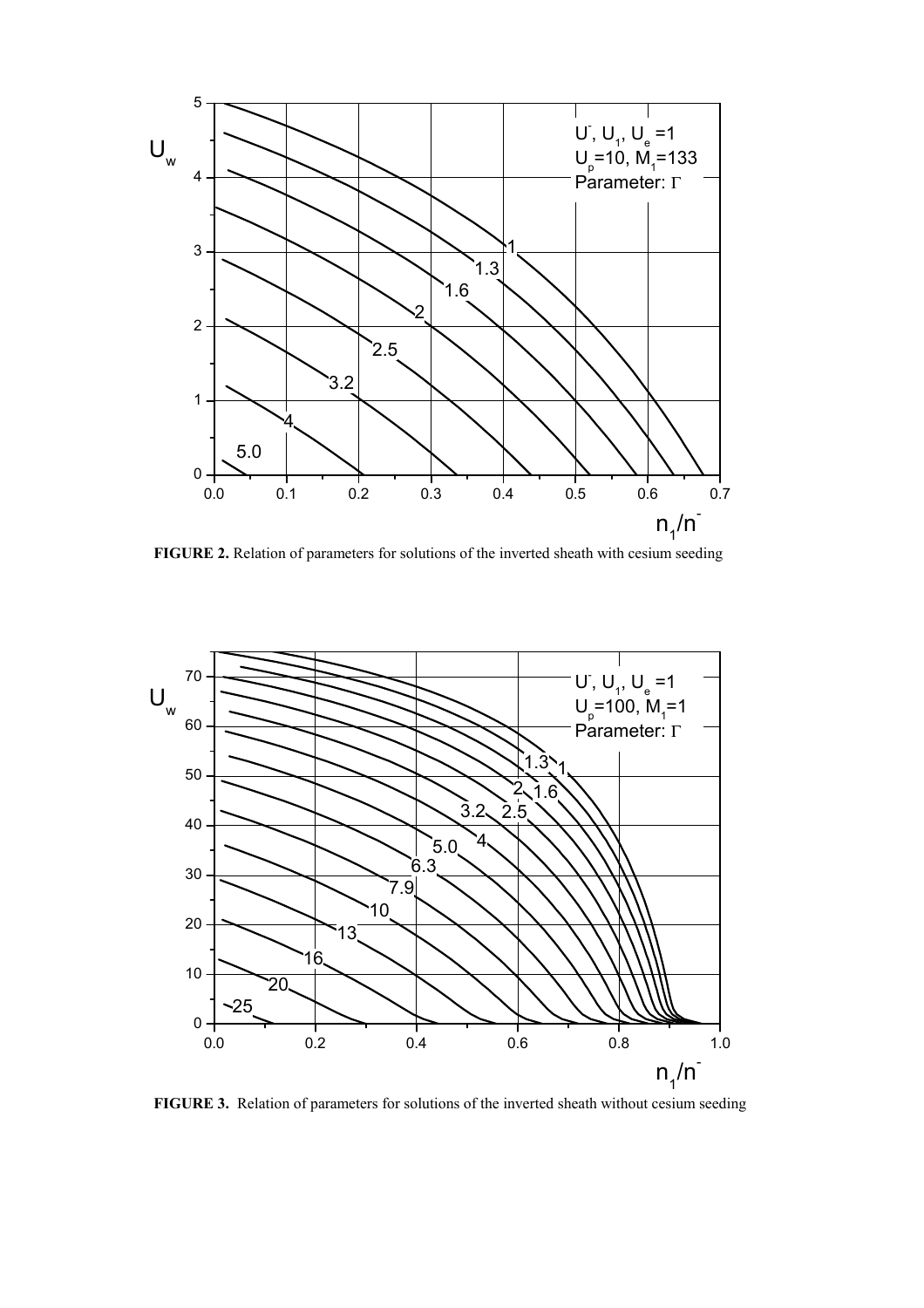# **IMPLEMENTATION INTO nIGUN©**

The 2D simulation program for positive ion extraction, IGUN<sup>©</sup> [8] has been modified to simulate negative ion extraction on the basis of the theory presented in this paper and given the name nIGUN©. The evaluation of eq. 6 is part of the input procedure. For the "real" solution, however, the densities of the different particles must be known absolutely. This is achieved by the integration of Poisson's equation with the space charge terms eq. 1-3, resulting in eq. 7:

$$
\frac{\varepsilon_{\rho} U^{\prime 2}}{2e} = n_{-} \left\{ 2 \frac{n_{e}}{n_{-}} U_{e} \left[ \sqrt{1 + \frac{U}{U_{e}}} - 1 \right] + 2U_{-} \left[ \sqrt{1 + \frac{U}{U_{-}}} - 1 \right] - \frac{n_{P}}{n_{-}} \left( U - \frac{U^{2}}{2U_{P}} \right) + \frac{n_{1}}{n_{-}} \sum_{n_{1}} \frac{n_{i}}{n_{1}} U_{i} \left( \exp \left[ -\frac{U}{U_{i}} \right] - 1 \right) \right\}
$$
(7)

For any combination of the potential and the field strength in the extraction region the absolute H<sup>-</sup> density can be determined from eq. 7. The other densities are following then from eq. 4-6. It has been found that this determination of densities is done reasonably at  $U=U_p$ , where the space charge of fast positive ions has disappeared. As a result, the densities of a cesium seeded plasma are shown in fig. 4 from the quasineutral plasma (on the left) towards the extraction region (right side) together with the increase of the potential function for a planar diode of 20 mesh thickness.



FIGURE 4. Self-consistent densities of electrons, H<sup>-</sup> ions, fast protons and thermal cesium ions in an inverted plasma sheath according to the presented theory and its implementation into nIGUN©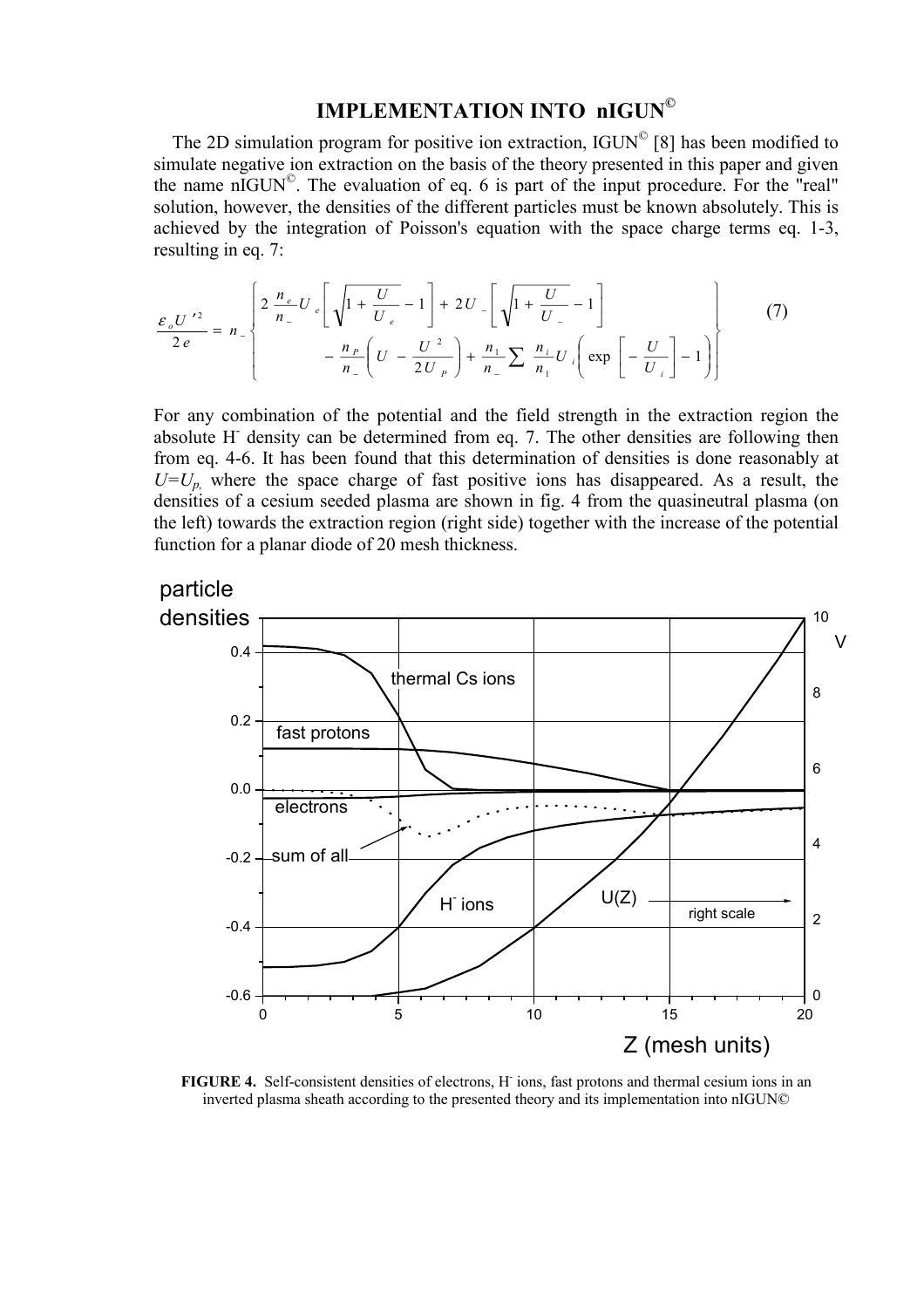#### **THE 3/2 POWER LAW**

 Poisson's equation for charged particles, beeing accelerated in a diode from zero velocity, reads:

$$
\Delta U = -\frac{\rho}{\varepsilon_o} = \frac{j}{\varepsilon_o \sqrt{\frac{2e}{M}U}}
$$
(8)

For H- extraction, the expression for the space charge term looks quite different:

$$
\Delta U = \frac{e}{\varepsilon_o} \left\{ \frac{n_e}{\sqrt{1 + \frac{U}{U_e}}} + \frac{n_{-}}{\sqrt{1 + \frac{U}{U_-}}} - n_P \left( 1 - \frac{U}{U_P} \right) - n_1 \sum \frac{n_i}{n_1} \exp\left[ -\frac{U}{U_i} \right] \right\} \tag{9}
$$

If the energy is sufficiently high, however, the contributions from positive ions disappears and the electron and H- term may be approximated by:



 $\overline{\phantom{a}}$ J  $\left(1+\frac{\Gamma}{42}\right)$  $\setminus$  $\Delta U \approx \frac{J_H}{\sqrt{1-\frac{v^2}{c^2}}} \left(1+\frac{\Gamma}{4\pi}\right)$ 42 1  $\frac{2e}{\sqrt{U}}U$ *M e*  $U \approx \frac{j}{j}$ *o H* ε (10)

**FIGURE 5.** Simulations with nIGUN© for a plane diode compared with the voltage<sup>3/2</sup> -law.